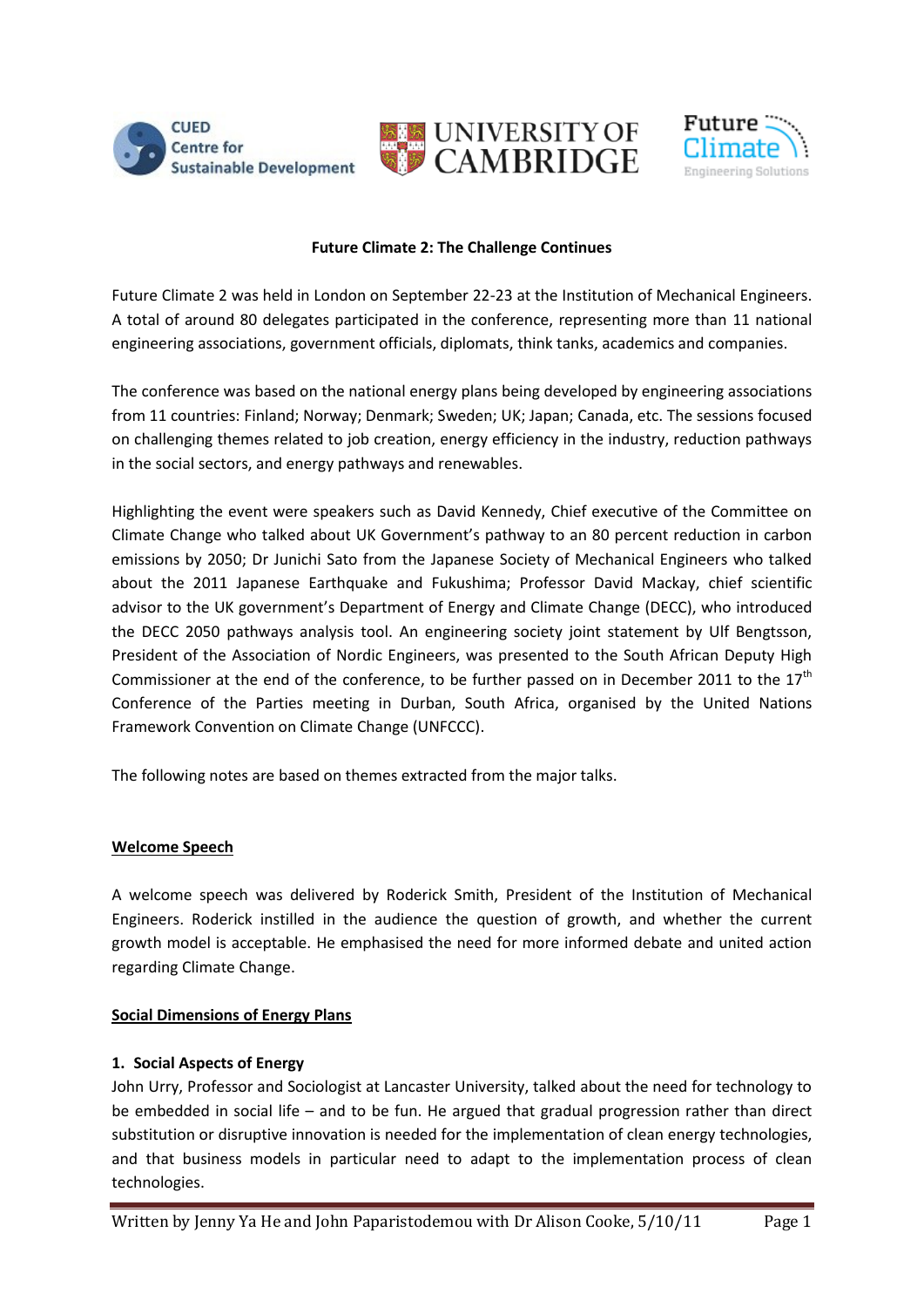The impact of social forces in energy consumption was also a core focus in Professor Terry Barker's talk, who is Director of the Cambridge Centre for Climate Change Mitigation Research (4CMR) at Cambridge University. He laid out the rebound effect of energy efficiency, which occurs not only at the individual level, but also on industry and economy-wide scales. He argued that the rebound effect contributes to the lock-in to a high energy intensive industry.

Rosemary Randall, founder of Carbon Footprints, proposed a psychoanalytic perspective of climate change behaviours in her talk on behavioural change. She advocated 'open spaces' for people to express their emotions and opinions related to Climate Change, using 'carbon conversations'.

## **2. An Industry Perspective on Green Growth and Job Creation**

Ms Marianna Lubanski, Business Development Director of the Copenhagen Capacity, introduced the Copenhagen Clean Tech Cluster, which was formed in 2010 with 11 partners and 230 members. She emphasised the need for collaboration between sectors to achieve a low-carbon economy.

In more detail, Marianna Lubanski introduced the Copenhagen Cleantech Cluster (CCC), which was the largest cluster initiative ever formed in Denmark (11 partners and 230 members). She presented the results of a survey which was carried out across these organisations to analyse and understand how they perceive green growth and job creation.

This survey revealed that:

- It is not easy to identify which companies operate in the cleantech area.
- More than 50% of companies do not consider themselves part of the 'green sector', especially small and medium sized companies (this is a huge problem).
- Cleantech related employment is expected to grow (9% annually over next 2 years).
- Companies are fond of working in business partnerships and new business models with a clear purpose (this is where we should focus).

She argued that one of the problems is the measurement of green job growth. She mentioned that it is very important to find indicators at a local/regional level to measure green job growth, because regions can differ highly among themselves.

She maintained that to understand how growth of green jobs can be supported, it was important to understand the drivers behind the market of companies. Younger companies require funding with a supporting regulatory framework combined with vision (e.g. the Danish government's policy on total independence of fossil fuels by 2050, and the 'Copenhagen Climate Plan' to make Copenhagen carbon neutral by 2025). For larger companies, apart from funding and regulatory frameworks, they also value consumer acceptability when developing green initiatives. Her main point was that it is crucial to create systems and not to focus on a specific technological innovation. Marianna believed that clusters will form even without the force of global treaty, as resources depletion and limitations will eventually stimulate organisations to share ideas before political decisions are made.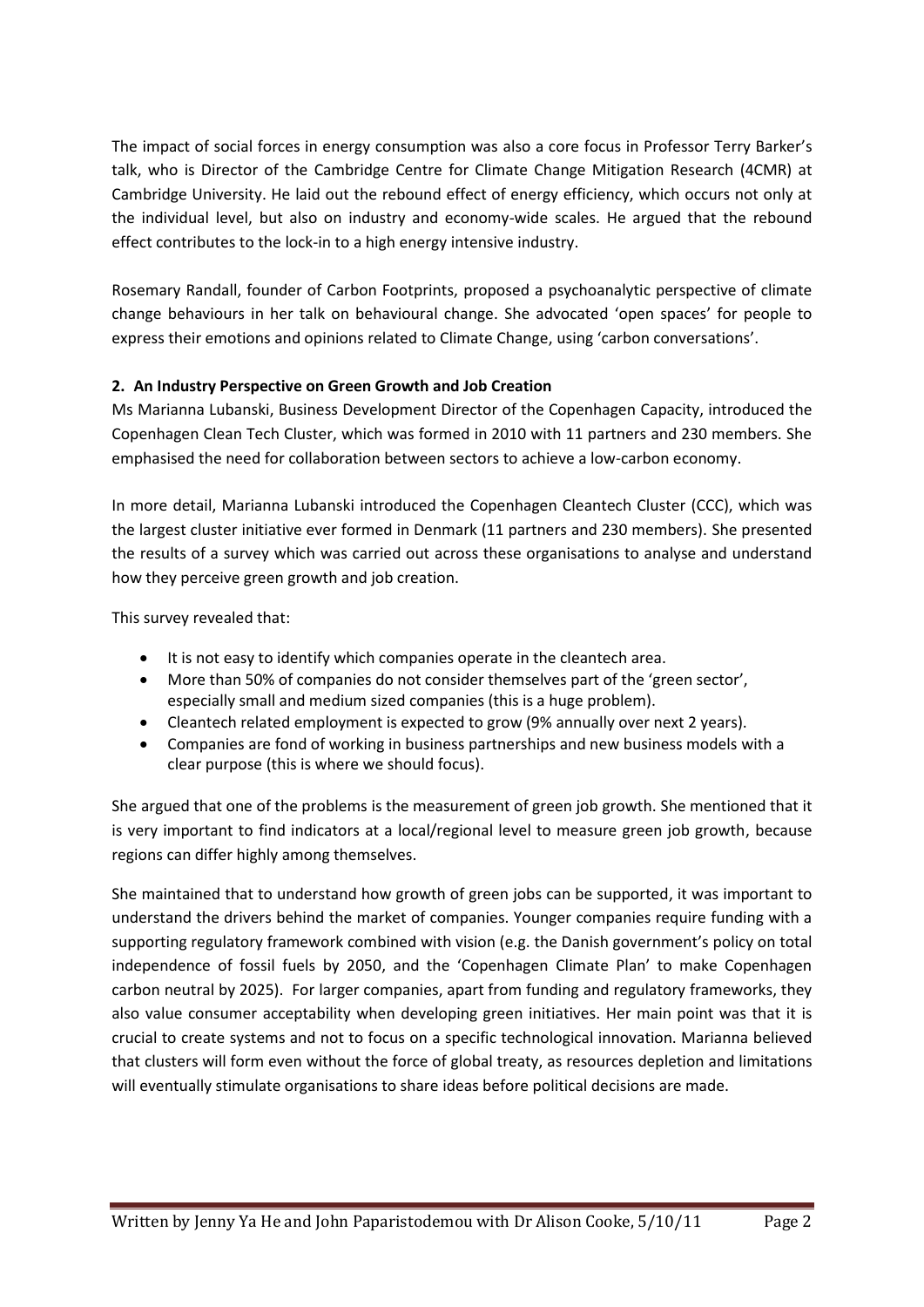## **3. Green Jobs in Finland**

Martti Kivioja from the Academic Engineers and Architects (TEK) in Finland, and Heidi Husari from the Union of Professional Engineers (UIL) presented their research on the impact of a low carbon economy on jobs in Finland. They focused on three themes: wood-based bio economy, smart grids, and sustainable urban and community structures.

They maintained that the role of engineers in society and how they make decisions will be subject to huge changes in recent years. Demand for engineers will rise, not only in terms of engineering expertise, but there will also be a growing need for organisational structures to create the right culture within the organisation.

They mentioned that decarbonisation is possible, if taking into account a major use of nuclear power in the case of Finland. At the moment Finland produces 28.8% of their energy from renewables, which represents the highest percentage in the world.

They argued that Building efficiency in Finland is already at an extremely high standard. But more stringent legislation and directives in the future will drive the demand for engineers for new constructions, planning and project implementation.

The two speakers emphasised the need for engineers to be specialised in climate-friendly solutions. The discussion that ensued highlighted the need for increasing numbers of engineers to be trained for the green economy. Sharing engineers across national boundaries was suggested as one solution for shortages in the sector.

## **4. Costs and a low carbon economy**

Several prominent speakers spoke about the cost of adopting low carbon pathways, which is one of the supporting pillars to a low carbon future, and also a highly sensitive and political issue. David Kennedy, Chief Executive of the Committee on Climate Change indicated a need of 200 Billion pounds of investment fund over the next two decades to achieve the UK Government's 2050 carbon reduction targets. The total cost would translate to 1% of GDP. He mentioned several financing mechanisms including the Green Deal, which poses major challenges to social collaborations among local authorities, businesses, and communities.

David Mackay confirmed that DECC's "pathways to 2050" tool will soon include a fully-costed option for determining chosen pathways to low carbon pathways in the UK. This has been the climax of a highly complex project spanning several years of work.

# **5. International Climate Change Debate**

Zitouni Ould-Dada from UK's Department of Energy and Climate Change introduced the latest progress in International Climate Change debates. In his speech Zitouni Ould-Dada covered the history of the UNFCCC. He highlighted the complexity of processes which arises from the number of institutions that are involved (e.g. it took 3 years to agree on a Green Climate Fund framework after the fund had been established, and it is yet to be decided how the money will be spent.) Zitouni emphasised a need for mechanisms (measurements, reporting and verification) to guide regimes which will provide support for developing countries. He also argued that innovation is very important for developing countries and is very important that they have the environment to receive or adapt a technology to local conditions, and not just a linear transfer.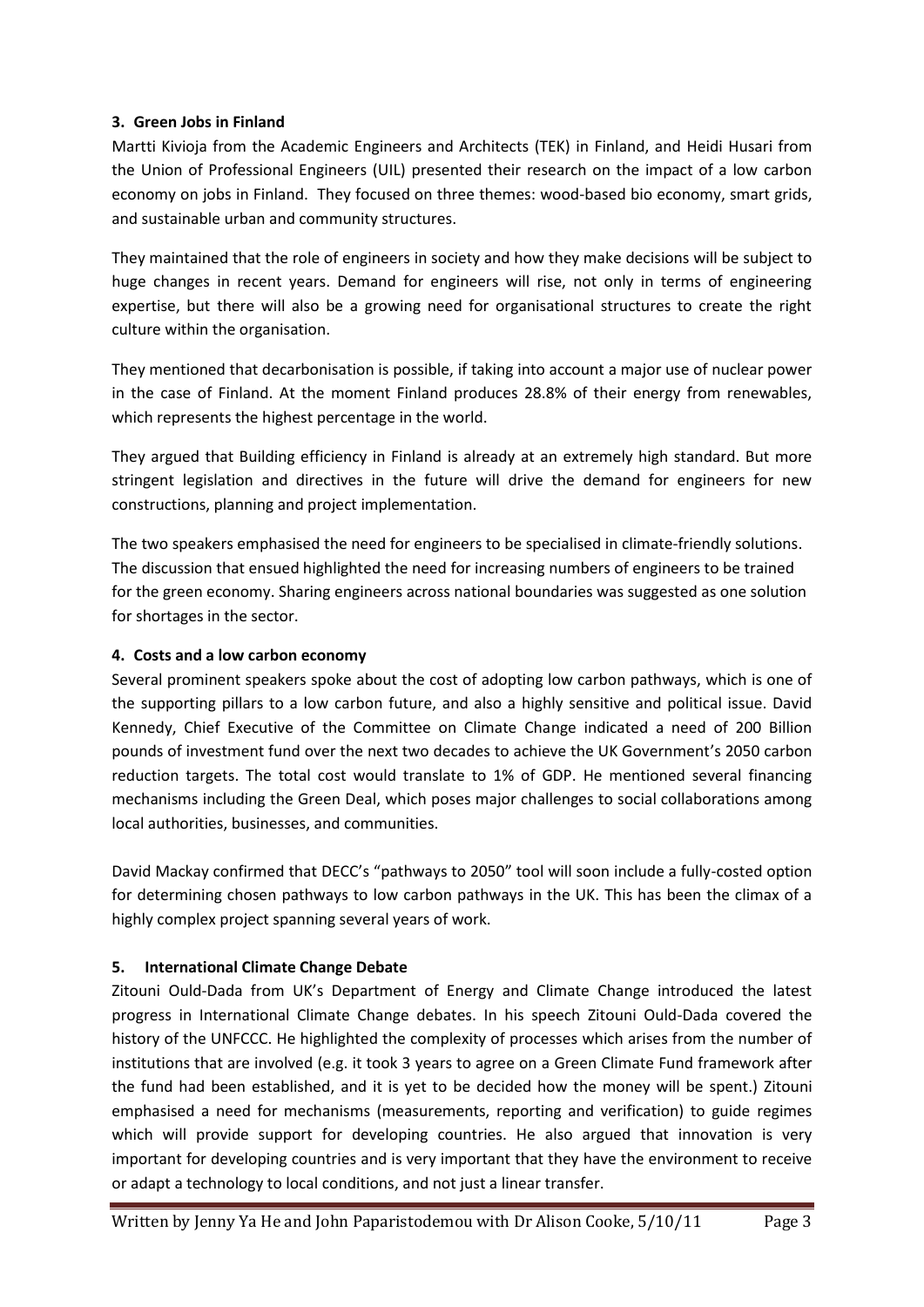He welcomed projects such as Future Climate 2, which encourage the examination of energy issues from different perspectives. He indicated that being proactive is vital to exerting a greater influence on the COP progress.

## **Pathways: technical and practical implications**

#### **1. The contribution of a Zero Carbon Power Sector to a Prosperous and Low Carbon Europe**

Concerning the technical feasibility of achieving a low carbon energy future, Dr Martin Rocholl, policy director of the European Climate Foundation, presented a positive picture of decarbonising Europe's power sector. He argued that a decarbonised European power sector is achievable and affordable with current technologies. He introduced an energy roadmap which focuses on an intelligent integration of the energy markets in the EU, by complementary renewable power generation across the continent, establishing transmission links and smart distribution grids. He argued that while theoretically possible, the challenges lay within the political process.

In more detail, the presentation began with a summary of the energy future of Germany. The aim of Germany is to have a 100% Renewable powered energy sector by 2050. He argued that for the EU to reach its emissions targets aggressive policy decisions and capital investments have to occur now.

Martin presented 4 energy scenarios for Europe, accounting for a renewable energy contribution of 40%, 60%, 80% and 100% respectively. His main conclusion was that a shift to a decarbonised power sector is manageable both economically and technologically for all scenarios. The 100% scenario however assumes the contribution of DESERTEC projects. One of the major challenges, Martin claimed, was energy storage. However, his findings indicate that back up capacity and storage can be minimised significantly when different sources of energy around Europe are complementary to balance each other. However, to achieve this, the capacity of current power lines has to be upgraded by a factor of four to accommodate the quick transfer of energy, which is one of the most important tasks for the successful decarbonisation of the power sector.

Martin argued that the economic factor and the technological factors exist, and that the major difficulty is for supporting policies to push, more quickly, the agenda of a decarbonised power sector. Finding the balance between political and technological/economical elements will be vital.

His **main suggestions** to get on the correct path are:

- Increase the EU's renewable energy target in 2050 from 20% to 30%.
- Develop a better grid structure in the EU.
- Set energy efficiency standards.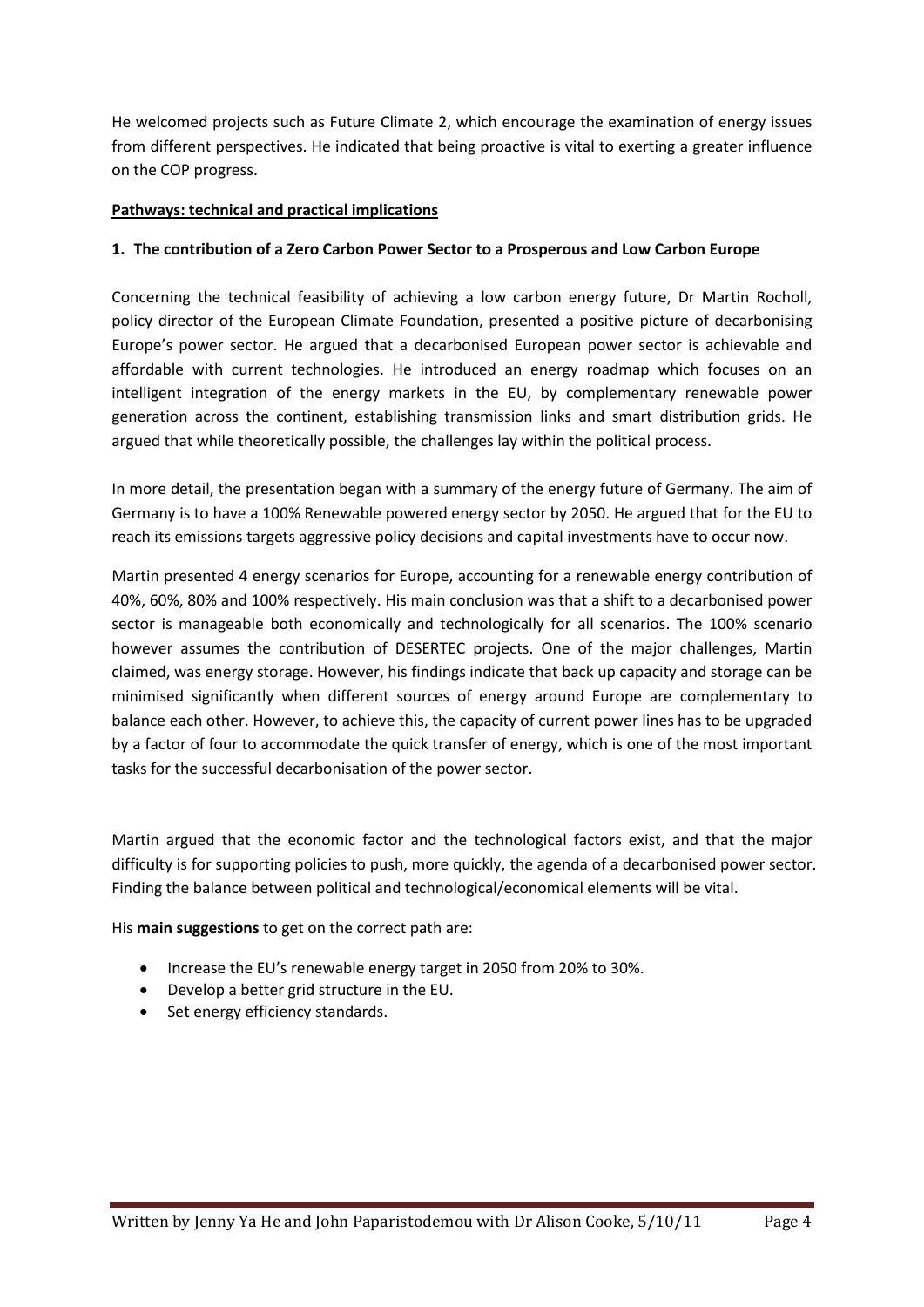## **2. UK's Energy Pathways**

In the evening dinner keynote speech, Professor David Mackay, Chief Scientific Advisor to DECC, demonstrated the capacity of various renewable energy options towards a low carbon energy pathway. The pathways were based on technical feasibility and historical trends. He implied a need for nuclear power in UK's energy portfolio in order to achieve the 80 percent reduction in carbon emissions by 2050. Professor Mackay also indicated the economic implications of each pathway, which is currently being incorporated in DECC's 2050 toolkit.

# **3. Achieving Widespread Adoption of Electric Vehicles**

Philippa Oldham, from the Institution of Mechanical Engineers discussed the future of electric Vehicles.

She introduced that the average Internal Combustion Engine (ICE) emits 170gCO2/km, whereas the EU mandate for 2015 is 135gCO2/km. She recognised that electric vehicles (EV) are at the early adoption stage and an adoption gap needs to be bridged. Philippa mentioned that the high capital costs of EVs is mainly attributed to the high cost of the battery, which accounts for 50% of the cars value, though maintenance costs are cheaper for the EVs compared to petroleum-run vehicles. Regarding EV performance, Philippa indicated that electric vehicles at the moment have a range of around 100 miles, but only 50% of that range is used by EV owners. She argued that a direct shift to EV is very difficult and a good intermediate solution would be hybrid vehicles which help overcome many of the barriers which accompany EV.

Her main suggestions for a successful shift to EV are:

- Investment in re-charging infrastructure.
- Investment in technology development (mainly to drop the price of batteries).
- Investment by car manufacturers in this technology.

## **4. The Future of Environmentally Friendly Fuels**

Professor Angelica Hull, CEO of Swedish *Biofuels AB,* introduced a new way for biofuels to enter the aviation market.

She argued that biofuels in general are not the right way forward, and that they compete directly with food, while demanding intensive capital investment in the necessary infrastructure. She mentioned that when looking at biofuels and particularly aviation the penetration of them in this industry is a big problem as standards for fuels are set very high and there is a five year testing period required before something on the engine could change. This issue can be resolved by using biofuel mixes which can be used with current engines, thus reducing this period.

She argued that biofuels can be blended with any fuel to any degree without affecting the performance of the base fuel. The only problem is that blended fuels contain a lot of oxygen components which can trigger the growth of bacteria in fuels, which will further affect the seals of the aircraft.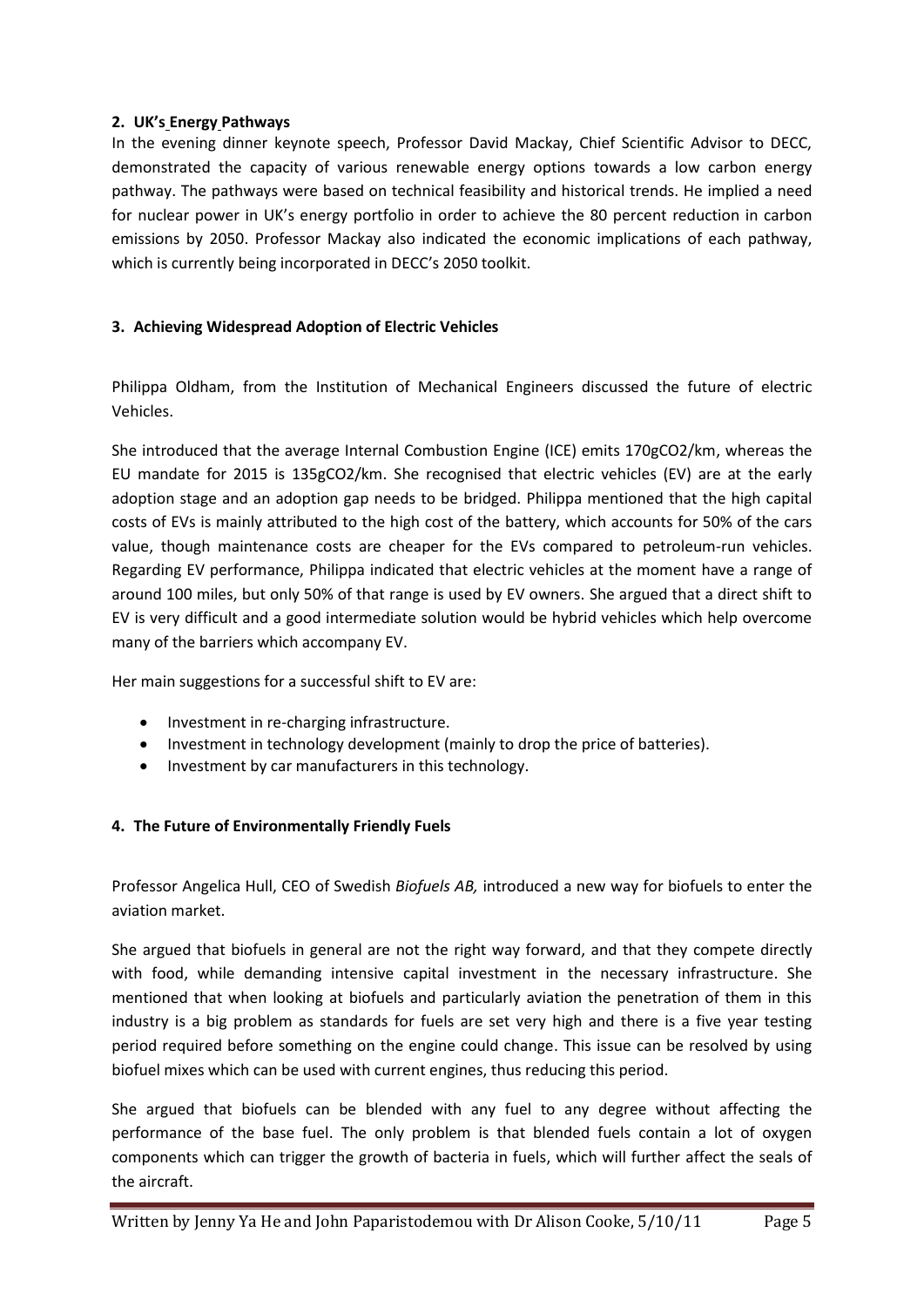She introduced a fuel already used by Lufthansa called bio-SPK, which meets all the necessary standards. She also mentioned another fuel called Bio to Jet (BTJ), which is currently being developed for the US air force and the Swedish air force.

#### **Japan Fukushima**

Dr Junichi Sato from the Japanese Society of Mechanical Engineers gave a special talk on the energy problems after the Great East Japan Earthquake. In his presentation Dr Junichi Sato gave a comprehensive overview of the aftermaths of the disaster in Fukushima in March 2011 from the viewpoint of the Japanese society of mechanical engineers. In his presentation he covered how the disaster occurred, what went wrong, what could have been done better and what has to be done in present developments and the consequences the government faces after this disaster.

He emphasised the need for a quantitative assessment to distinguish between different technologies.

Dr Sato mentioned that units 1, 2, 3 and 4 of the Fukushima nuclear power plant, which were destroyed from the tsunami, were the oldest plants out of all nuclear plants in Japan (1971 - 1978). One of the major problems that resulted in the disaster of these four units was the loss of offsite power due to the earthquake and tsunami and the flooding of the emergency diesel generators underground. This meant that only eight hours of onsite backup electricity remained. He argued that had the decision been made to flood the reactors with seawater within these eight hours, the nuclear meltdowns could have been avoided.

An interesting point was the example given from ONAGAWA nuclear plant in Japan, which was built at an elevation of 14.8m (with increased associated capital expenditure), dropped after the earthquake by 1m, to 13.8m, yet still experienced no difficulties as the onsite generators were protected from the same level of flooding. Engineers while planning ahead in this case had built the plant at an elevation over 13m which is the height a tsunami could reach. In this case the risk assessment of the engineers covered the risk of such a disastrous event.

He summarised the three major changes to the energy sector which was engendered by the incident. The transformation involved a renewed quantitative assessment of Japan's future energy sources, a more comprehensive damage analysis of nuclear power technologies, and an introduction of new design standards. After the Fukushima event, systematic restructuring of the energy supply and reduction in energy demand was carried out: nuclear power was reduced while coal-fired electricity generation was increased. Japanese companies were also required to respond to the incident by shifting working days to weekends. As of September 2011, because of the earthquake's consequences, only 11 out of a total of 54 nuclear units are working. From the time of the tragic event in March 2011 old thermal power units were used to cover demand. These have a very low efficiency. On the other hand, electricity savings after March 2011 have reached 10% after the earthquake.